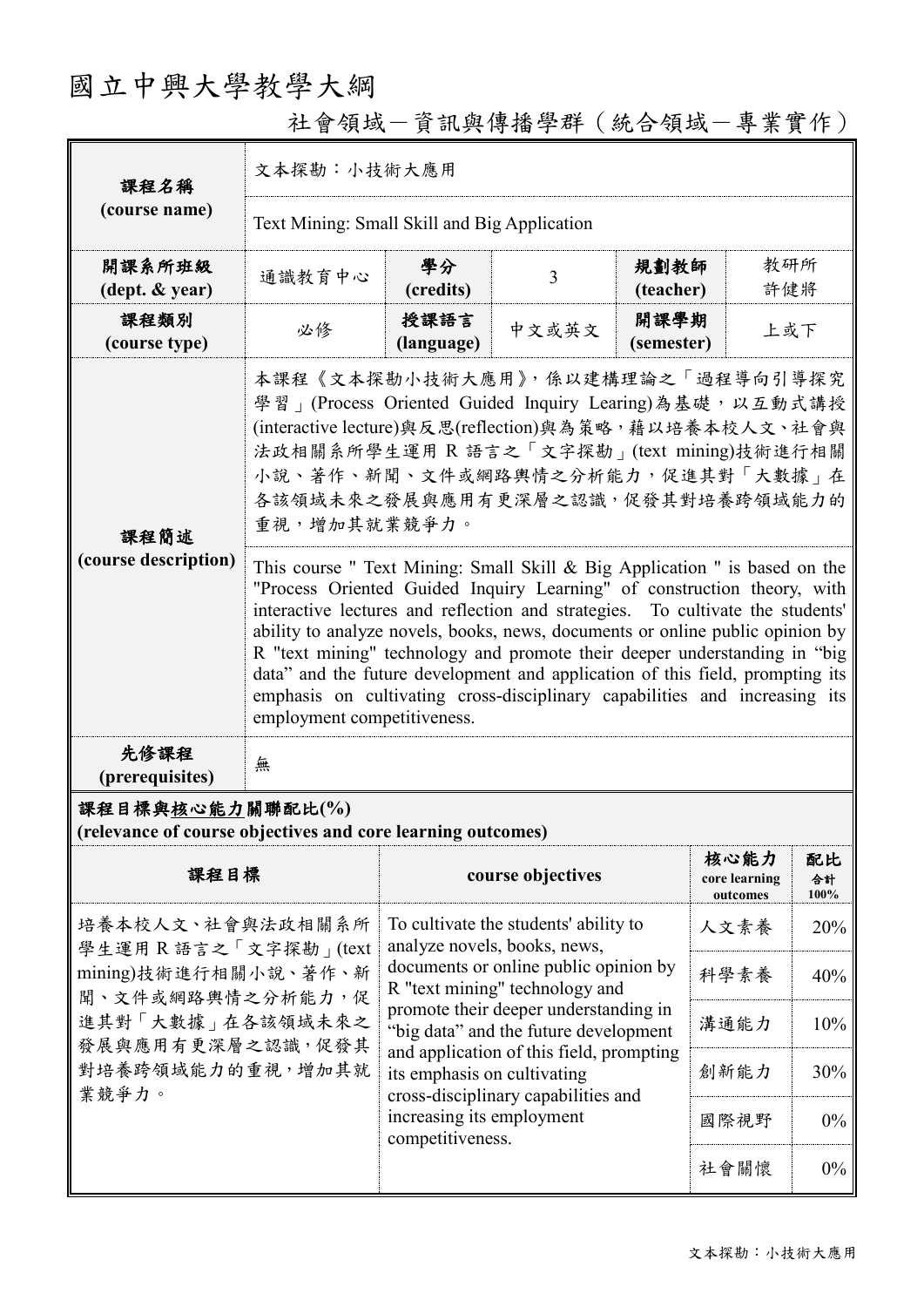#### 課程目標之教學方法與評量方法

**(teaching and assessment methods for course objectives)**

| 教學方法 (teaching methods)                                                      | 學習評量方式 (evaluation)                                                                                                                                                                                                                                                                    |  |  |  |  |
|------------------------------------------------------------------------------|----------------------------------------------------------------------------------------------------------------------------------------------------------------------------------------------------------------------------------------------------------------------------------------|--|--|--|--|
| 互動式講授(interactive lecture)<br>反思教學(reflective teaching)<br>上機實作              | 利用「過程導向的探索式學習」評量表(Process Oriented<br>Guided Inquiry Learning, POGIL) (Loertscher, 2010), 將 R<br>語言與「文字探勘」知識建構拆解成認知(cognitive)、社<br>會性(social)、情意(affective)、後設認知(meta-cognitive)<br>等四個面向,使知識成為可觀察、能測量的能力。<br>各面向依據其評量指標,分別給予極優良(90分以上)、<br>優良(89~80)、通過(79~70)與待改進(69分以下)四個評量<br>等第。 |  |  |  |  |
| 授課內容(單元名稱與內容、習作 / 考試進度、備註)<br>(course content and homework / tests schedule) |                                                                                                                                                                                                                                                                                        |  |  |  |  |
| 單元1:介紹文本探勘的意義與其應用<br>單元2:R之字符串處理之基本操作                                        |                                                                                                                                                                                                                                                                                        |  |  |  |  |

單元 3:R 之 stringr 套件進行字符串處理

- 單元 4:R 之 tm 套件進行分析資料之準備
- 單元 5:R 之 jiebaR 套件進行中文斷詞
- 單元 6:R 之 Wordcloud2 套件製作文字雲
- 單元 7:介紹網絡爬蟲與 R 語言之相關套件
- 單元 8:R 之 rvest 套件進行網頁爬蟲
- 單元 9:R 之 rvest 套件進行新聞爬蟲
- 單元 10:介紹 R 之 RSelenium 套件
- 單元 11:示範 R 之 RSelenium 套件的網頁爬蟲
- 單元 12:網路新聞與文本探勘
- 單元 13:認識 Gutenberg Project 所提供之上萬本免費中英文世界名著電子書之內容
- 單元 14: 介紹 tidy 文本格式與符號化,以七言絕句進行示範
- 單元 15:介紹 tidytext 套件的三種英文情感詞典
- 單元 16:示範英文小說《Little Women》之情感分析
- 單元 17:示範中文小說《西遊記》之情感分析

## 教科書與參考書目(書名、作者、書局、代理商、說明)

**(textbook & other references)**

- 1. 許健將、劉福蒝(2020)。文本探勘:小技術大應用。台北:全華圖書。
- 2. Dhawan,V., & Zanini, N. (2014). Big data and social media analytics. *Research Matters: A Cambridge Assessment Publication, 18*, 36–41.
- 3. Thanasuan, K., Chaisangmongkon,W., & Wongviriyawong, C. (2017). *Emerging Patterns in Student's learning Attributes through Text Mining*. Proceedings of the 10th International Conference on Educational data Mining. [http://educationaldatamining.org/EDM2017/proc\\_files/papers/paper\\_83.pdf](http://educationaldatamining.org/EDM2017/proc_files/papers/paper_83.pdf)

#### 課程教材(教師個人網址請列在本校內之網址) **(teaching aids & teacher's website)**